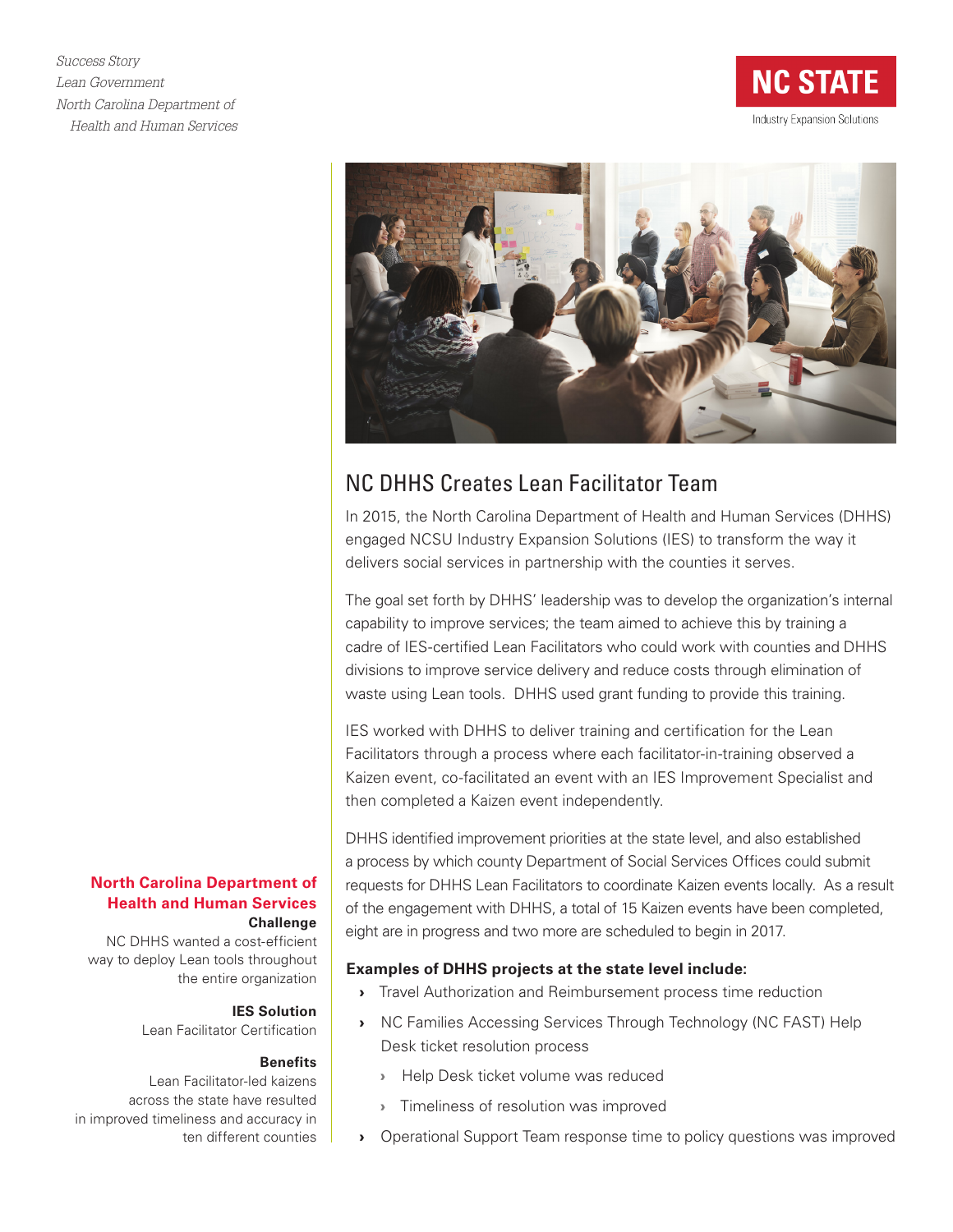- › Office of Economic Opportunity contract approval process time reduction
	- › Reduction in amount of time for data entry in DHHS Contracting System (Open Windows}
	- › Elimination of data entry errors
- › NC FAST Production Defects Process
	- › In progress–Streamline the production defect process
- › NC Division of Social Services Foster Care Licensing Process
	- › In progress–Foster Care Licensing processing time reduction

#### **Examples of County Department of Social Services Kaizen Teams**

- › Orange County
	- › Increased timeliness of Food and Nutrition Service (FNS) application process
	- › Increased timeliness and accuracy of FNS change process
- › Wake County
	- **Increased the number of FNS applications processed the same day by** 15 percent between December 2015 and March 2016
	- **Eliminated 2.5 hours daily from the work assignment process**
	- › Eliminated compensatory overtime associated with the work assignment process
- › Madison County
	- › Reduced time to process and deliver mail from 189 minutes to 90 minutes per day
	- › Eliminated untimely FNS recertifications
	- › Eliminated the need to hire additional staff



The goal set forth by DHHS' leadership was to develop the organization's internal capability to improve services.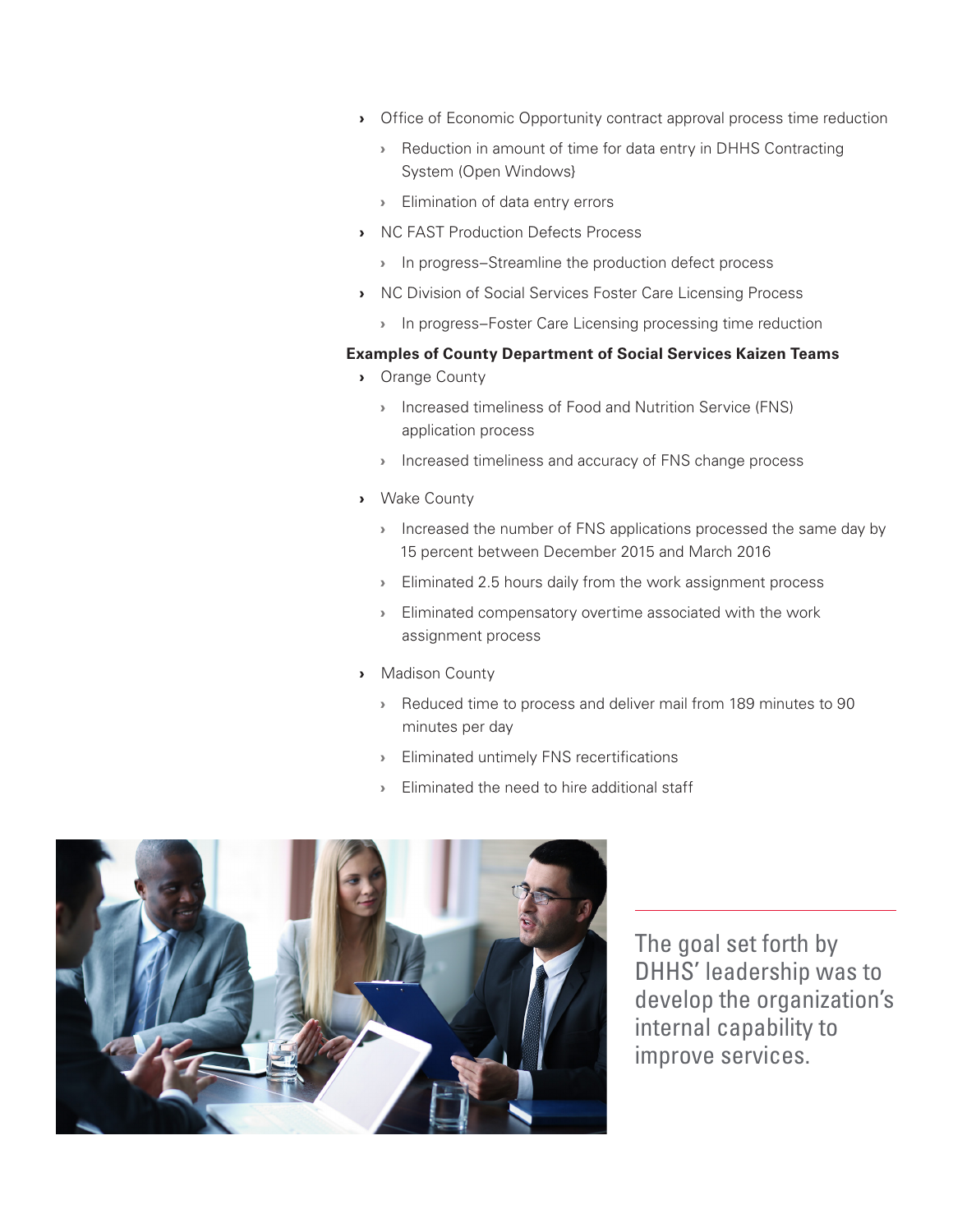DHHS identified improvement priorities established a process by which county Department of Social Services Offices could submit requests for DHHS Lean Facilitators to coordinate Kaizen events locally.



- › Harnett County
	- › In progress–FNS work assignment process timeliness and accuracy
- › Hyde County
	- › In progress–FNS work assignment process timeliness and accuracy
- › Moore County
	- › Reduce the time to submit a complete and accurate foster home licensing application for approval
- › Chatham County
	- › Eliminated non-value added steps in the intake process, reducing the time it takes to process new FNS applications by an average of 22 minutes per application
- › Yancey County
	- › Reduced lead time from intake (at reception) to eligibility processing from 10 days to same day processing of applications
- › Union
	- › Reduced FNS application processing time
- › Richmond County
	- › Reduced repeat customer contacts for the same issue from 3 percent to 1.9 percent of customer contacts per month
	- Reduced customer wait time for a resolution of a concern from an average of 5.39 days to an average of 1 day